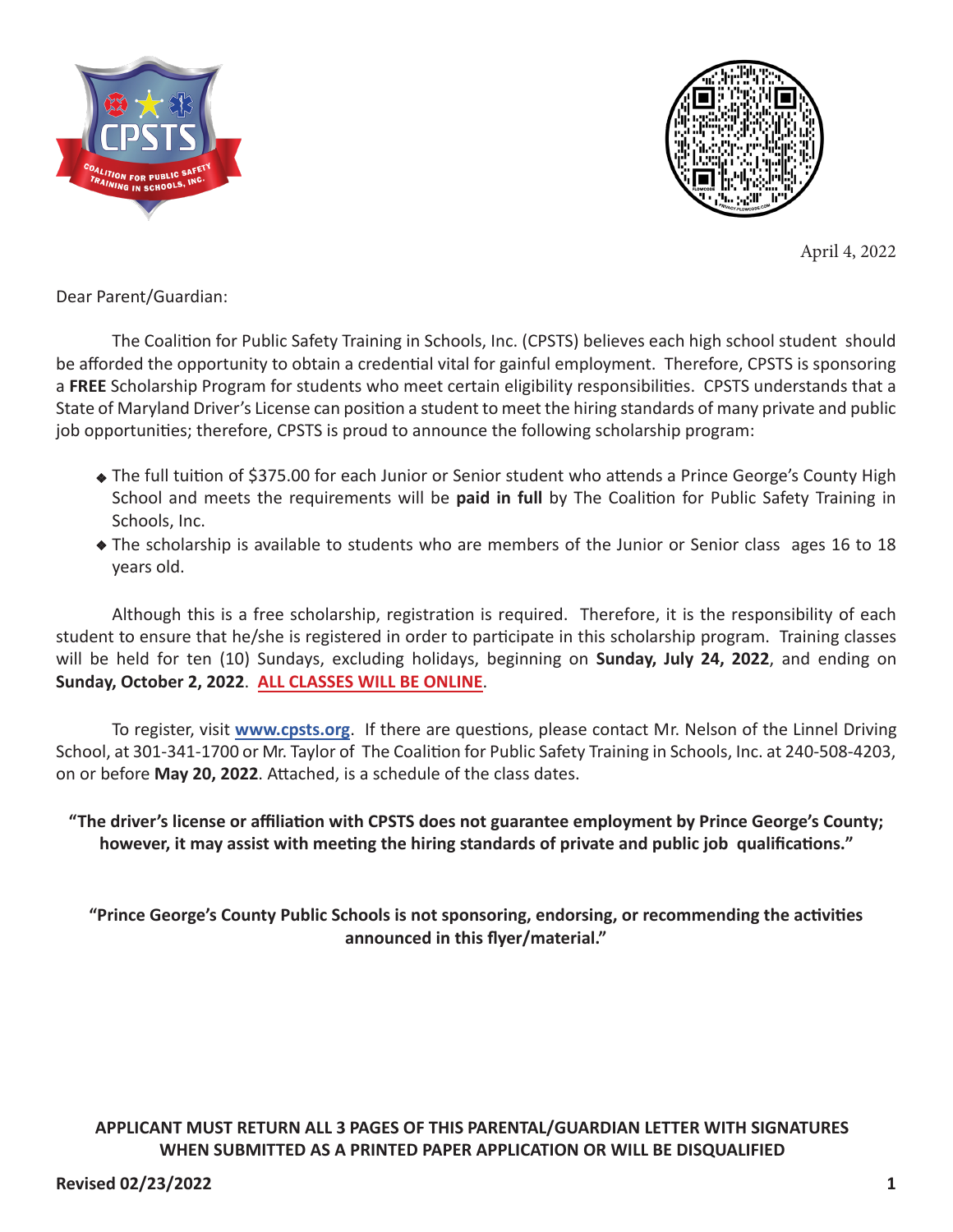### **SCHOLARSHIP PROGRAM POLICIES, PROCEDURES AND EXPECTATIONS**

The Coalition for Public Safety Training in Schools, Inc. (CPSTS) and Linnel Driving School (LDS) are proud to offer parents and students this driver education scholarship opportunity.

LDS teaches the State of Maryland Motor Vehicle Administration (MVA) standardized driver education curriculum. These policies, procedures and expectations are being communicated in an effort to add clarity to the scholarship program opportunity.

The MVA designed the standardized curriculum as a two-part course assuming that the scholarship student just got his or her learner's permit. They did not design the program to be a two-week course or a speedy process. That is why the MVA has a 9-month waiting period before the student can get his or her license and a two-year expiration date on his or her learner's permit.

All scholarship recipients must visit LDS at 1811 Brightseat Road, Landover, Maryland 20785 to fill out MVA/ LINNEL/CPSTS registration documents prior to the start of the first day of class. Failure to do so will result in forfeiture of the student scholarship opportunity.

There are 10 daily units of content each consisting of 3 hours. Students are not supposed to miss the classroom units and should plan accordingly to the scheduled date that is communicated in advance of the program start date. The MVA requires that if a student misses a class, he or she will have the responsibility for recording which unit missed and the student must call LDS at (301) 341-1700 to see what day and what time the make-up class will be offered.

MVA says all nine units of classroom content MUST be taught before the student can take the written classroom final exam. Students MUST achieve a passing score of 80% or greater before being allowed to proceed to the second part of the in the car behind the wheel evaluations.

The scholarship expectation is that the student will pass the final exam the first time that it is taken. If the student fails the written final exam, it will be the parent responsibility to pay LDS \$50.00 for the final exam re-test administration fee. Students will be notified after the final exam if they have successfully passed or failed.

After the student passes the written final exam, he or she MUST wait 45 days before calling LDS at (301) 341-1700 to indicate their availability to do the behind the wheel in car evaluations. This 45-day waiting period is mandatory and it is designed so that the scholarship recipients can do the 20/40/60-hour parent practice. It also allows LDS to preschedule the scholarship student into our paid customer pre-scheduled annual schedule. The behind the wheel evaluations are not scheduled back-to-back but instead prescheduled about every 3 to 4 weeks in between each lesson. This also allows the parents and students time to practice and meet the scholarship expectation of 20/40/60 parent practice hour requirements.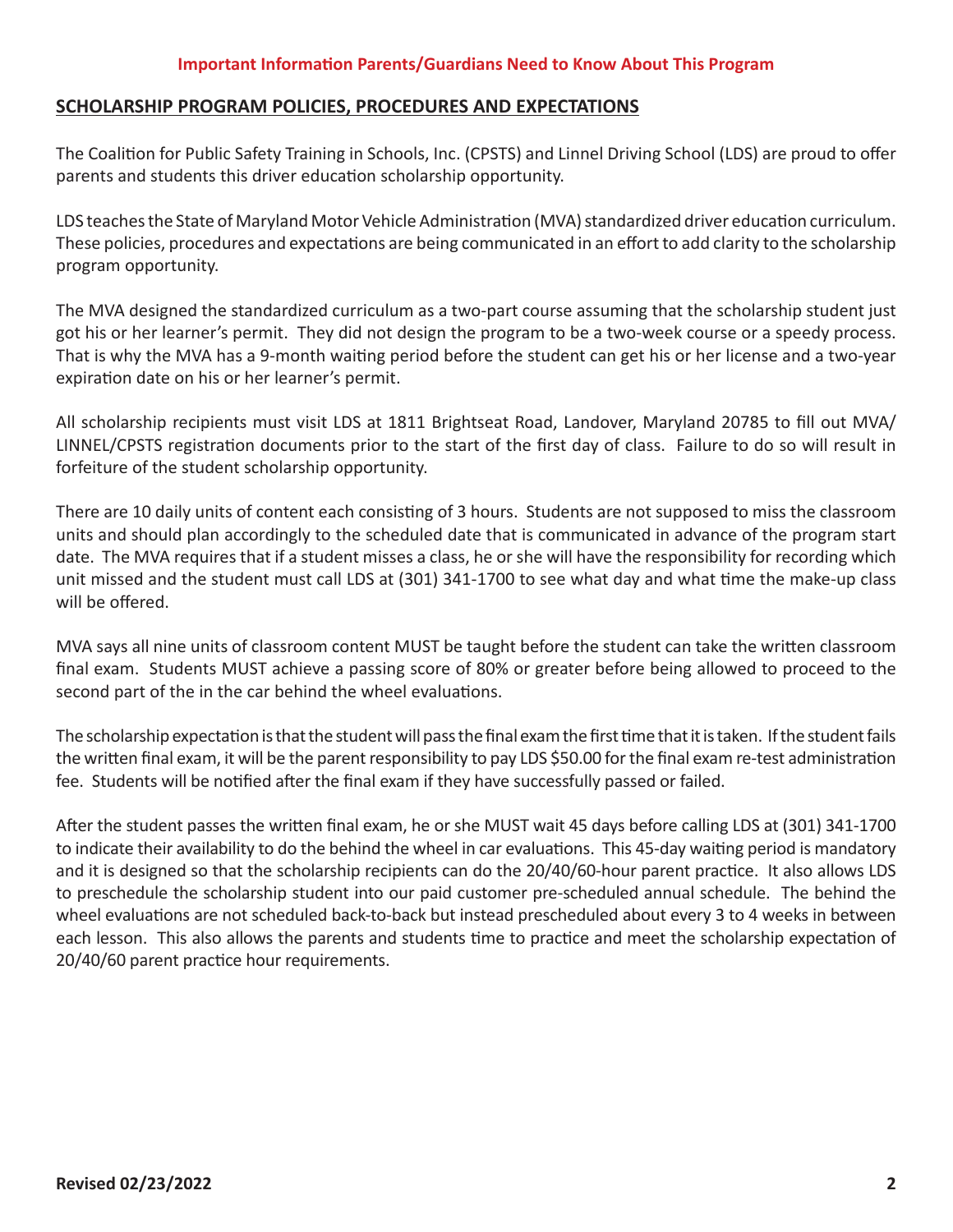All in car behind the wheel evaluations start and end at the driving school and all the evaluations are prescheduled and confirmed by the LDS administrator. If a student fails to show up for his or her appointment there will be a \$59.00 rescheduling fee. It will be the parent responsibility to get the students to the evaluation on time and, if applicable, pay the missed appointment fee. We suggest students and parents set an alert on their phone to remind them about the prescheduled appointments as a precautionary measure to help avoid paying the missed appointment fee.

A parent or scholarship student may cancel any behind the wheel evaluation as long as they give LDS 24-hour advance notice and avoid the missed appointment fee. This 24-hour advanced cancellation notice will allow LDS to offer the appointment to another scholarship student and avoid the administrative cost of paying instructors to show up for missed student appointments.

MVA mandates that parents should not preschedule the MVA road test until 3 business days after his or her student passes the final in-car evaluation. This creates a bottleneck of appointments at the MVA and there is no guarantee that the scholarship student will pass the final evaluation. MVA mandates the students get an in-car evaluation score of at least 80 percent or better. Students will fail Driver Education if they achieve less than an 80 percent score or they do not meet the 20/40/60-hour parent practice hour requirement.

If the parent wants to speed up the three prescheduled behind the wheel evaluations, they can pay LDS \$200.00 and LDS will arrange instructor overtime hours and alter instructor schedules to customize this parent request. This service is not recommended by LDS, and it is outside of the scholarship program, and it will not be paid by CPSTS. It is only offered to accommodate a parent request for expedited service.

LDS and CPSTS hope this communication add clarity and defines the LDS/CPSTS/STUDENT/PARENT responsibilities. We sincerely believe this scholarship opportunity to be a partnership to help the students to move his or her life forward into the fast lane of success.

If you should have additional questions or concerns, feel free to call our office at (301) 341-1700.

I agree that the use of an electronic signature shall be of the same legal effect, validity, or enforceability as a manually executed signature.

#### **PARENT PRINTED NAME**

#### **PARENT SIGNATURE Date**

## **SUBMIT PRINT**

**Linnel Driving School** 

1811 Brightseat Rd., Landover, MD 20785 • Office (301) 341-1700 • Fax (301) 341-1725 • linneldrivingschool.com

#### **APPLICANT MUST RETURN ALL 3 PAGES OF THIS PARENTAL/GUARDIAN LETTER WITH SIGNATURES WHEN SUBMITTED AS A PRINTED PAPER APPLICATION OR WILL BE DISQUALIFIED**